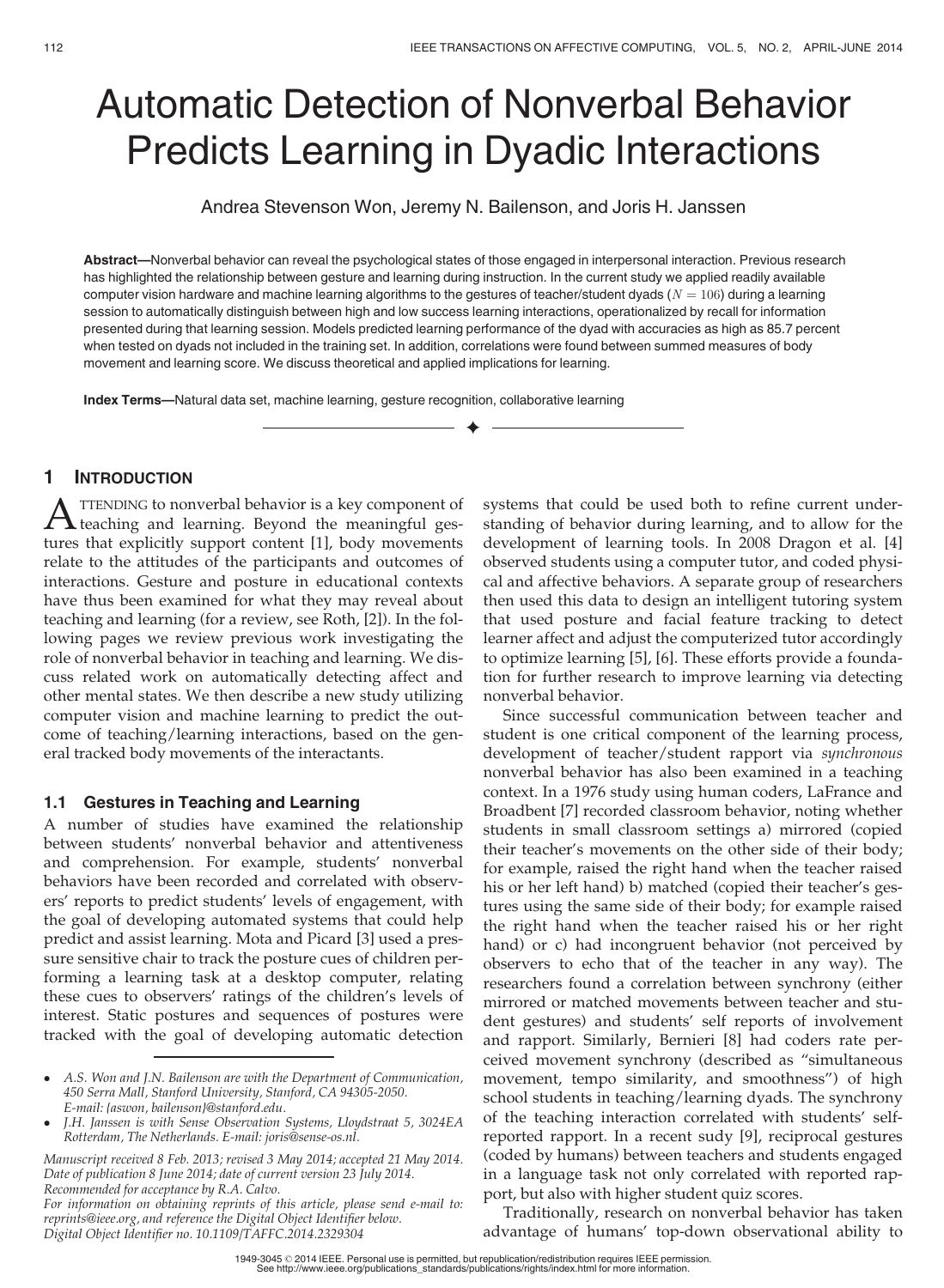perceive gestalt phenomena such as synchrony by using human observers to code recorded data, as seen in many of the studies described above. However, hand-coding nonverbal behavior is extremely labor intensive. Data must be recorded and coded post-task, or observers must watch the participants in real time. In addition, observers bring their own biases to the interpretation of behaviors, and may be influenced by other factors such as facial expressions or the content of the conversation. Thus, this kind of monitoring is expensive and slow, and it is difficult to process large amounts of data quickly or to evaluate various channels independently. In the current study, leveraging the automatic detection and analysis of gesture allowed us to examine large data sets. The research described in this paper seeks to build on previous work by incorporating a more bottom-up method of assessing the importance of body movements in a naturalistic environment.

# 1.2 Automatic Detection and Analysis of Gesture

As an alternative to human observation and coding, research on automatically detecting and analyzing nonverbal behavior to predict emotions and other affective states has proceeded on many fronts over the past few decades.

Combining facial expression with other modalities, Meservy et al. [10] used head and hand movements to detect deception using video recordings. Similarly, Karpouzis et al. [11] used multimodal signals, including facial expression, hand gestures, and prosody (pitch and rhythm of voice) to detect naturally occurring emotion during an interaction between a human and an embodied agent. Research using facial tracking alone to predict outcomes includes detecting and identifying facial expressions [12]; distinguishing between similar facial expressions, such as frustrated or delighted smiles [13]; and identifying the tendency of participants to make mistakes in a task [14]. Finally, recent work combines the affective measurements from the individuals in an interaction to assess outcome [15].

Gestural and postural information, especially large-scale body movements, may be easier to access in natural conditions than other information. For example, facial expressions can be obscured by makeup, eyeglasses, or facial hair. Lighting conditions, occlusion, or head position may also make these expressions difficult to read. Ambient sound may confuse audio cues, and physiological signals may impose prohibitive constraints. Especially in nonlaboratory environments, large-scale movements can be an important addition to other modalities.

As Kleinsmith and Bianchi-Berthouze [16] and others [17] demonstrate in their assimilation of the literature, much of the current research on detecting affect has focused on facial expressions, speech, and physiological signals. However, assessing gross signals of body movement, such as gesture and posture, also hold great promise for predicting and interpreting affective states. Movements potentially indicate general states of mind that are not necessarily specific to the verbal content of the conversation, and indicate the continuous evolution of these states in dyads. Particularly in interpersonal interactions, gestures may provide complementary information to that derived from facial expressions [18] or tone of voice because body movements are not subject to the same degree of conscious control [19]. Gestures and body movements can alter how people conceptualize abstract concepts [20] and even their sense of their own dominance [21].

Body gestures specifically have been used to predict affect. Kapur et al. [22] used a six-camera system to capture the  $X$ ,  $Y$ ,  $Z$  positions of 14 markers on five participants enacting four emotions. Machine learning was then used to classify the recorded gestures as indicating sadness, joy, anger or fear. Another experiment used video analysis of enacted motions [23] to distinguish between joy, anger, pleasure and sadness. In this experiment, participants were asked to use repeated arm movements for each emotion, so the classification was based on expressivity, rather than on gestures particular to a specific emotion. As part of an experiment assessing interpersonal touch via haptic devices, Bailenson et al. [24] demonstrated that a simple, twodegree of freedom device could transmit emotions via hand movements. In addition to these enacted emotions, natural emotions have been detected using touch on a screen during game play, which was used as the input to allow the automatic discrimination of four emotional states [25]. Similarly, the movements of players in a video game that tracked body movements were captured and used to predict affective states, with accuracies comparable to those of human observers' predictions [26]. In another example using recorded videos of speakers, the speakers' automatically tracked gestures were used to predict online ratings of that video [27].

Nonverbal communication predicts a variety of outcomes in interpersonal interactions, sometimes using very short time periods (also called "thin slices") of interaction [28]. Some examples of thin slice prediction based on nonverbal behavior include the rate at which doctors were sued for malpractice based on the doctor's tone of voice during routine office visits [29]; ratings of teachers' bias based on ratings of their nonverbal behavior (but not their verbal behavior) when speaking to students [30]; and the overall and session level success of psychotherapy based on the automatic coding of patient/therapist gestural synchrony [31]. These experiments imply great potential for detecting affect, predicting outcomes, and providing feedback to alter the course of an interaction using very short glimpses of an interaction.

In the following study, we leverage current technologies to measure gesture to predict the outcome of a teachinglearning interaction.

# 1.2.1 Collecting and Processing Data

A key component of these kinds of automated systems is using computer vision to collect data. While collecting gesture automatically via computer is challenging, past research indicates that body movements, even when recorded as relatively coarse measures of movement, are indeed useful for assessing behavior. The history of pointlight displays illustrates the amount of information available from very sparse amounts of nonverbal information. Since Johansson [32] first showed that human observers were capable of distinguishing biological motion using films of confederates wearing black clothing and light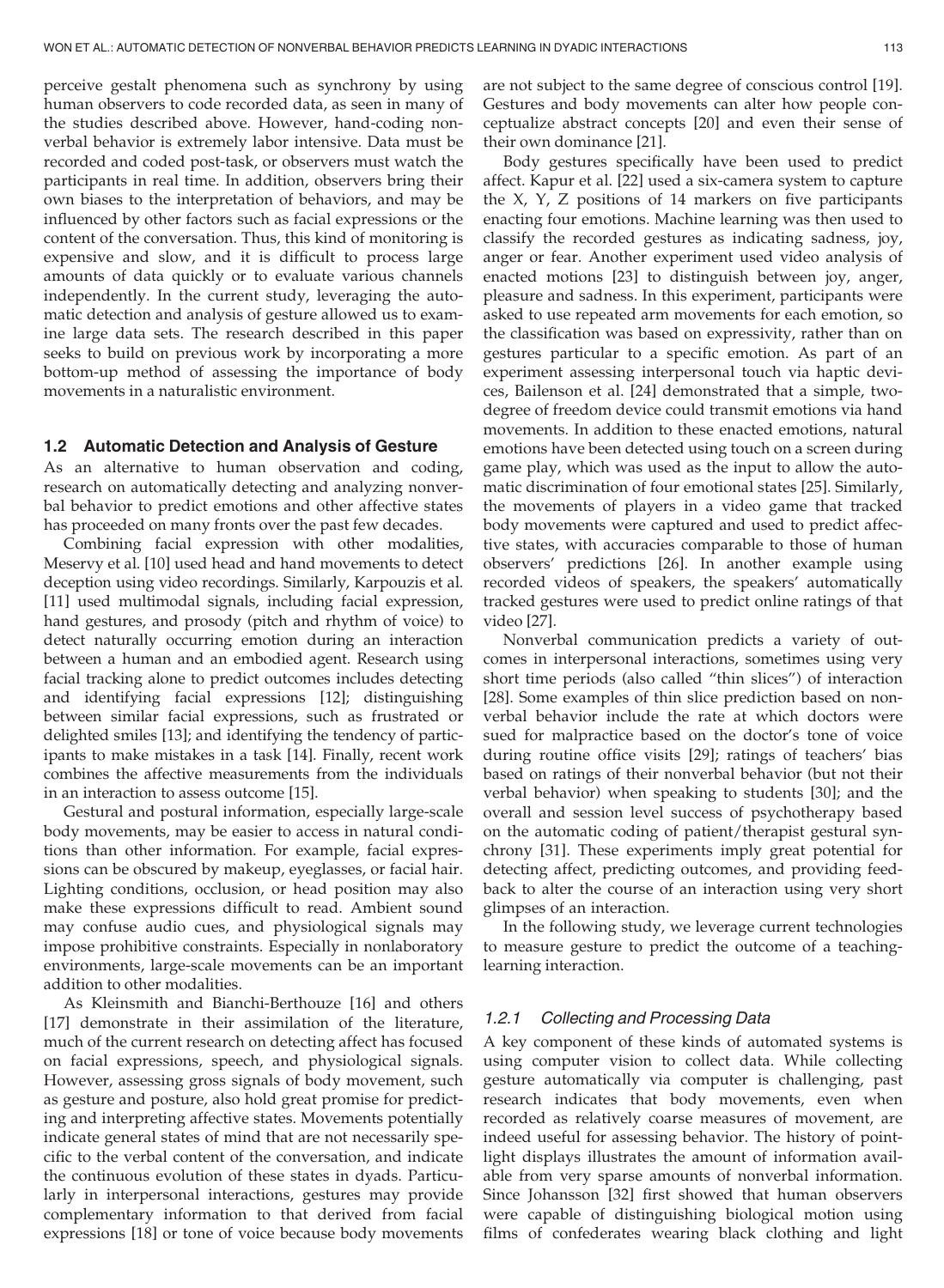markers on major joints, other studies have demonstrated that humans are able to identify gender [33], sexual orientation [34], depression [35], and emotion [36] from this kind of minimal information.

Computer vision systems that detect human motion have often relied on analogous systems of optical markers worn on the body to track movement over time. Similarly, new video game interfaces such as the Nintendo Wii or Sony Move require wands or other sensors in order for the users' motions to be captured. The disadvantage of these kinds of interfaces is that they require the user to wear or use particular devices, which can be intrusive or even distracting [37]. The recent trend of using active computer vision, for example, the infrared systems that are employed in the Microsoft Kinect, provides a compromise between accuracy and unobtrusiveness, thus increasing the range of possible applications. This can be seen in recent papers successfully using Kinect to detect specific gestures, such as pill taking, in naturalistic environments [38], [39].

# 1.2.2 Study Design

Previous work that has utilized automatic systems to examine nonverbal behavior in the domain of teaching and learning has often focused more on design than evaluation. Metrics often concentrated on particular aspects of either the teacher or the student's contributions [3], [4], [6], and few studies have combined an objective measure of learning with input from both. We describe an experiment determining whether the outcome of a teaching/ learning interaction could be predicted using naturalistic body movements captured by commercially available video game hardware.

We conducted a study assessing the interaction between teachers and students in a naturalistic environment attempting to predict the outcome of a teaching/learning task. By using unobtrusive interfaces, we hoped to record naturalistic gestural and postural data. Using a large number of teacher/ student pairs, we aimed to capture general information about teacher/learner interactions. Following previous research in education [40], we broke our data set into subsets of increasingly extreme high- and low-success pairs. This allowed us to identify behaviors that could be more apparent in extreme cases. In order to move beyond self-reported or observercoded rapport or engagement, we administered a written memory test as a first step towards measuring learning outcomes. Finally, we limited our focus to body movements grouped by five body regions but avoided defining any specific gestures, for example, nodding the head to indicate agreement. For a description of gesture categories see Roth, [2]. In this way, we were able to examine regions of the body in an anatomically meaningful way (by grouping movements by the arms, legs, and torso/head regions) while avoiding analyses based on specific gestures.

## 2 METHODS AND MATERIALS

# 2.1 Participant Population

An initial convenience sample of 160 participants (80 teacher-student pairs) was composed of undergraduate or master's students from a medium-sized West Coast university, ranging in age from 18 to 22. The sample was evenly



Fig. 1. A bird's eye view of the positions of the participants in relationship to the Kinect cameras mounted on the walls.

divided between male and female participants, who were randomly assigned to mixed or same-sex pairs. Twentyseven participant pairs were removed due to equipment failure, or lack of sufficient amounts of tracking data that was matched for both participants, leaving 53 pairs (52 women and 54 men across all pairs). Participants received either course credit or a 15-dollar gift card for their participation. All participants signed an informed-consent form before beginning any part of the experiment.

# 2.2 Apparatus

Two Microsoft Kinect [41] devices were used to capture participants' gestures and postures. These interfaces use an emitter and an infrared camera to capture body movement without requiring users to wear markers or hold any device. The cameras are integrated into a small panel, approximately  $12 \times 6 \times 5$  inches in size, which weighs approximately 3 pounds. This small size and light weight allows the device to be wall-mounted or set on a tabletop.

Although the Kinect used in this experiment did not capture facial expressions or detailed hand movements, its tracking is noninvasive and can operate in low light conditions at distances between 1.22 to 3.65 meters. For this experiment, two Microsoft Kinect devices were used simultaneously.

# 2.3 Procedure

The first participant, or teacher, was directed to stand on a tape marker in the main lab room, facing the researcher. Kinect cameras were attached to the walls in front and to the right of each participant, so that each participant's movements were recorded without being obscured by his or her conversational partner, as shown in Fig. 1. This position was piloted to make sure the Kinects accurately tracked participants.

The researcher informed the teacher participant that he or she would be verbally taught a list of fifteen environmental principles, along with examples that helped to illustrate those principles (see Appendix A, which can be found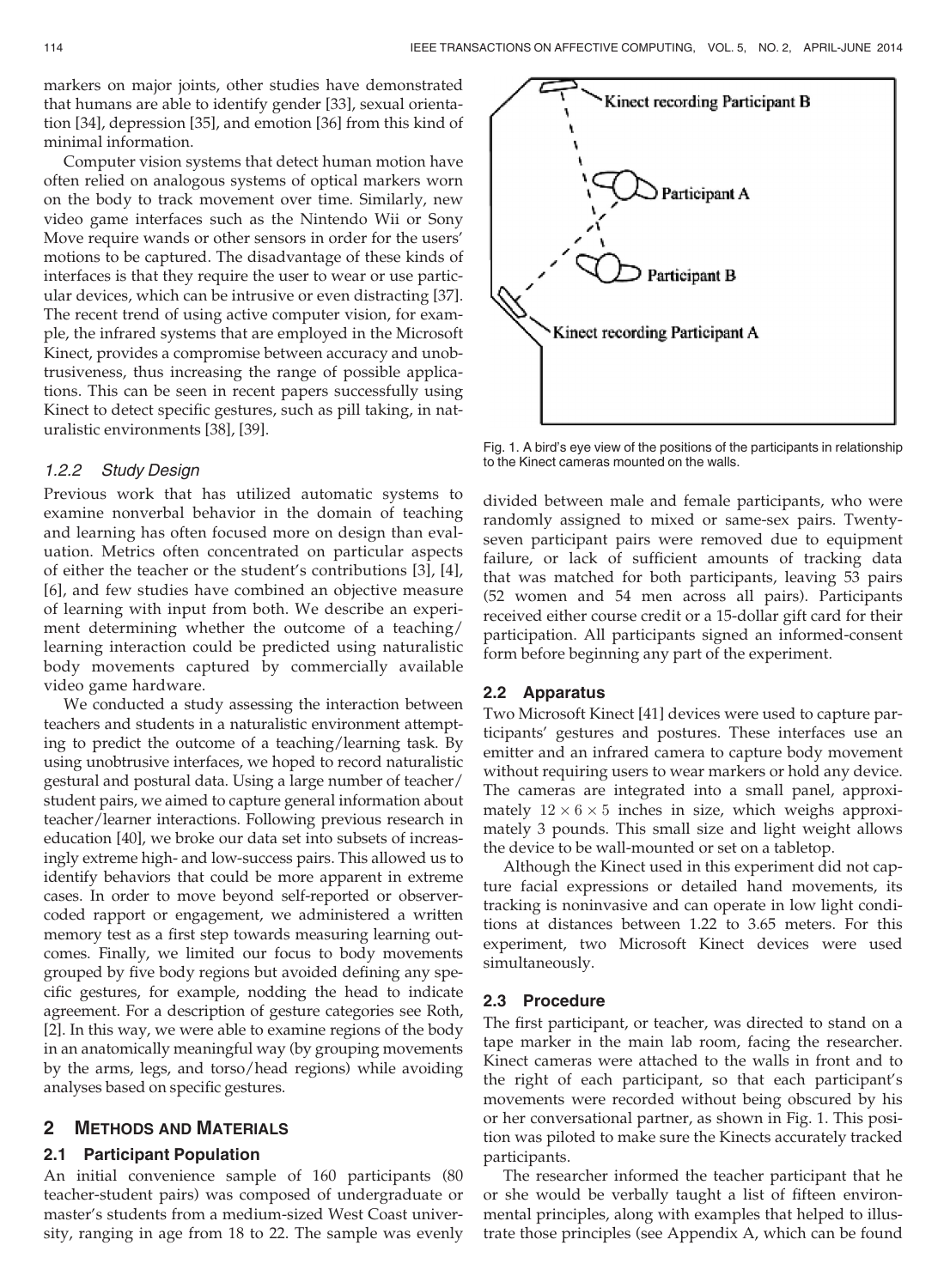



Fig. 2. Histogram of raw teacher free recall test scores, which is approximately normally distributed.

on the Computer Society Digital Library at http://doi. ieeecomputersociety.org/10.1109/TAFFC.2014.2329304). After this brief teaching session, he or she would then teach that material verbally to a second participant.

The material to be taught was intended to be novel to most participants. This allowed us to examine a large number of teachers who would all be on approximately equal footing with each other, and also allowed us to examine body movements that were not specific to the material. If the material required the use of specific gestures (such as describing volume or direction) or if an experienced teacher had developed a routine for teaching the material, it might be more difficult to generalize from those movements.

After the researcher recited the fifteen principles and examples to the teacher participant, a second participant, the student, was brought in. The teacher and student were introduced. The experimenter then stated that the teacher would have five minutes to teach the list to the student, after which they would both take a brief written test. The experimenter then left the room and the participants began the interaction. Both participants were recorded by the Kinects throughout.

At the end of five minutes, or when signaled with a raised hand by the teacher participant, the researcher reentered the room and seated participants in separate rooms to take a written free-recall test. Participants listed as many of the principles that they had just been taught as they could remember. A free recall test was selected in order to maximize the variance in responses.

# 2.4 Measures

The 15 answers on the test were graded by two raters trained in the use of a key provided by the researcher. Since these were free responses, there was some subjectivity in the gradings. The rater's initial scores correlated at 0.89. To provide the most stable data set, two raters discussed the scores to resolve differences in order to come to a complete consensus on the entire data set. Student and teacher accuracy scores correlated at 0.57. In order to account for the teachers' ability to recount the principles, the students' scores were transformed as a percentage of the teachers' scores for each test. Thus, if the teacher scored eight on the free recall test, and their student also scored eight, the student would receive a score of 1.0 (i.e., 100 percent). If the teacher scored 14 on the free recall test, and their student only scored 7, the student

Fig. 3. Histogram of student free recall test scores transformed as percentage of teachers' scores. Note there are scores higher than 1.0 as some teachers may have mentioned items to the students but not listed those items on the recall test.

would receive a score of 0.5. Correct free recall scores for all teachers ranged between 0.4 (six correct answers) and 0.93 (14 correct answers), with a mean of 0.63 and a SD of 0.14. Adjusted scores for all students ranged between 0.13 and 1.30, with a mean of 0.71 and a SD of 0.19. A few students reached scores higher than 1.0 as some teachers may have mentioned items to the students but then failed to list those items themselves on their own recall test. Histograms of the teachers' scores (Fig. 2) and the students' adjusted scores (Fig. 3) are shown above.

Since machine learning allowed us to use a bottom-up approach to capture multiple aspects of gesture, we wanted to cast a wide net for our initial analysis addressing the central question of whether nonverbal behavior could predict learning, but also examine how the behaviors of dyads at various levels of extremity might differ. By removing the middle of the distribution in the machine learning classification, we avoided having to decide that a score of 0.73 was "bad" while a score of 0.75 was "good." Using the distribution from Fig. 3 based on the ratings of success, we divided the pool of participant pairs into several different divisions of high and low. We started with an inclusive definition of high and low scoring pairs, taking the top 27 pairs, with scores above 0.70 and the bottom 23 pairs, with scores below 0.67. These 50 pairs formed our Inclusive subset. We then moved to a narrower definition of high and low scoring pairs, using only the top 15 pairs, with scores above 0.80, and bottom 16 pairs, with scores at or below 0.60, to create our Moderate subset. Finally, we took only the extremely high and low scoring pairs, comparing the seven participant pairs in which the student had scored 0.92 or more, and the seven pairs with a score of 0.50 or less. These 14 pairs comprised our Exclusive subset.

In each instance, we had a nearly equal number of data points in each of the two classes, resulting in a baseline (chance) performance of approximately 50 percent as a comparison point for the success of our classifiers and selected features.

# 2.5 Nonverbal Feature Extraction

The Kinect output consisted of gesture and posture information from each of the teacher-student dyads time stamps. Then it was labeled according to which Kinect was recording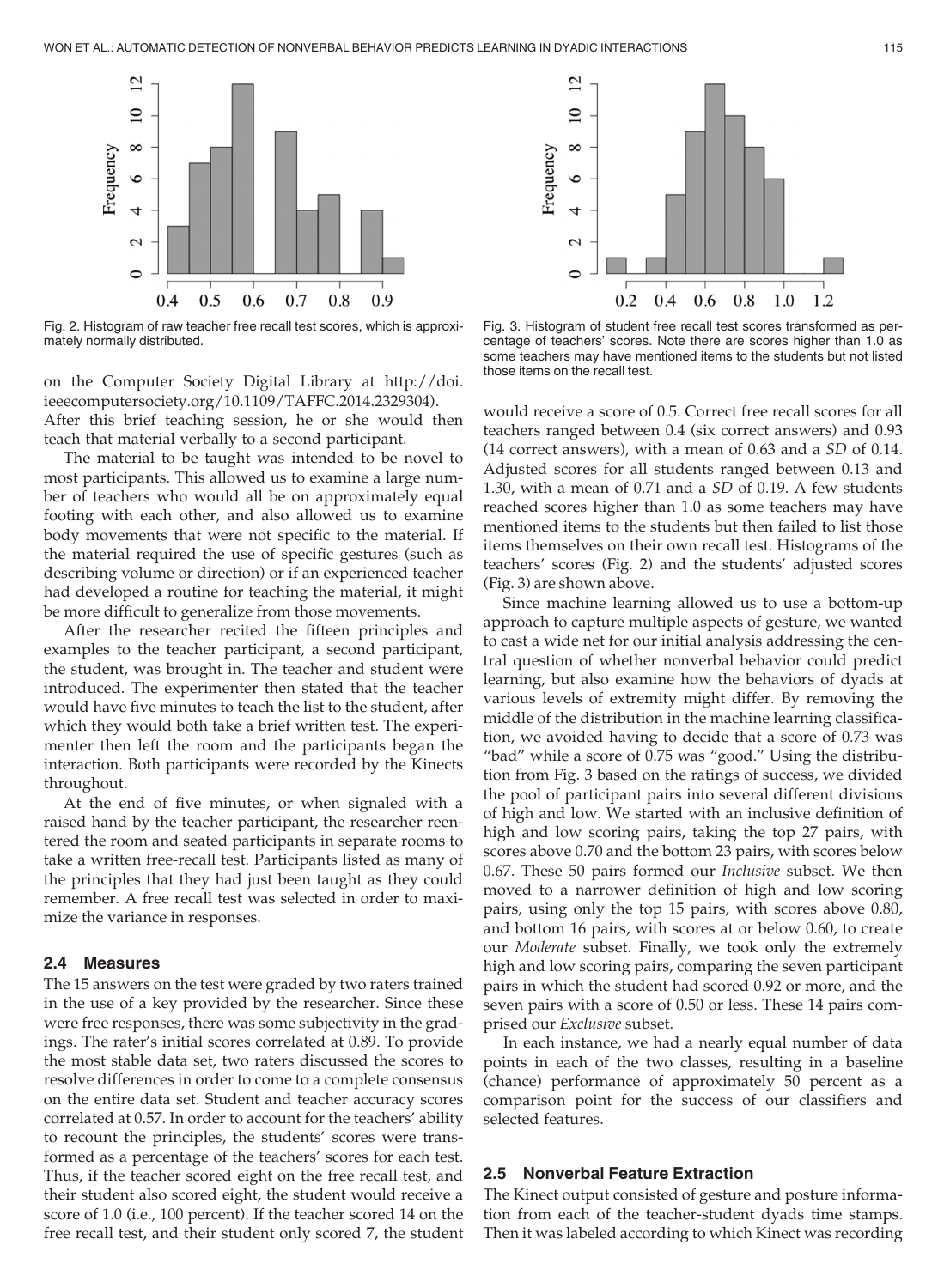

Fig. 4. The modified skeleton derived from Kinect data output in the form of a wireframe. The wireframe consists of 16 nodes with X, Y, and Z values. The nodes in gray were not used in analysis. Angle  $\alpha$  describes an example of the angles that we extracted as features. In this case, the angle that represents the shoulder was created from the spine, left shoulder, and left elbow nodes.

the teacher and which was recording the student. Interaction time between teacher and student lasted approximately 3 minutes. In order to ensure that we used exactly the same amount of data from all interactions, we only used the first two minutes of each interaction, as some interactions went longer than others. This provided us with the most consistent data set, as we did not keep pairs for which the first few seconds of data were not available for both participants. Each Kinect recorded at 30 HZ, resulting in approximately 1,800 frames per minute (30 frames per second) for each participant in the interaction. The X, Y, Z positions of the 20 nodes used by the Kinect to represent the joints of the skeleton were recorded, as well as the overall position of the participant in the room calculated by combining those 20 nodes. In addition, for each frame, data was collected on whether each node was tracked, inferred, or not recorded at all.

We used 16 of the 20 nodes to create the modified skeleton seen in Fig. 4. We ignored the averaged node that represented the overall position of the participant, because there was very little variance in this metric due to experimental instructions to the participants to stay on their respective tape marks. We also eliminated four nodes (both hand and both foot nodes), which were not tracked as accurately as the other nodes and were close enough to the wrist and ankle nodes to be fairly redundant. These four deleted features are represented in gray on Fig. 4.

To define our features, we calculated the angles for each Kinect skeleton joint, extracting 18 angles per skeleton (e.g., the angle between the spine-to-left-shoulder "bone" and the left-shoulder to left-elbow "bone"). We were not seeking to identify specific gestures using top-down knowledge of nonverbal communication. Instead, we sought to capture more general qualities of body movement, while staying true to the body's natural anatomy within the confines of the Kinect skeleton. The angles for the movement features were calculated by taking the cosine value of two vectors. An example below shows the distance between the shoulder (S) and elbow (E) nodes (1) and the elbow and wrist (W) nodes (2):

$$
Vector(S, E) = (x, y, z)_{elbow} - (x, y, z)_{shoulder}
$$
 (1)

$$
Vector(E, W) = (x, y, z)_{wrist} - (x, y, z)_{elbow}.
$$
 (2)

Then, the angle between the two parts was calculated using the distance between the two points, as in the following equation:

$$
\theta = \arccos(Vector(SE), Vector(E, W)). \tag{3}
$$

Some nodes were involved in multiple "joints", resulting in more angles than the number of nodes. For example, the left hip node formed an angle with the left ankle and left knee nodes that roughly corresponded to the movements of the left knee joint. However, the hip joint node was also part of another angle with the spine and left knee that roughly represented the movement of the left hip. All angles used are shown in Table 1.

From each angle we derived a trace of its movement over time, representing the measurement of the angle at each frame, at 30 frames per second. From the changes in this angle from frame to frame we took three measures: mean, standard deviation, and skewness. Thus, for each participant in the dyad, we recorded 54 angle features (three measures for each of 18 angles).

Thus, the mean represented the average angle of the joint, and the standard deviation represented the amount that that angle varied over time. Skewness represented the fact that people may move or bend a joint further (over a wider range) in one direction, and was thus a measure of how much each gesture deviated from the mean, rather than a temporal measure of differing gestures at the beginning or end of an interaction. Thus comparatively large changes in angle would pull the mean away from the mode, skewing it in the direction of these dramatic changes in angle. The formula for skewness is shown below. X represents the variable  $X$ ,  $\mu$  represents the mean, and  $\sigma$  represents the standard deviation:

$$
\gamma = \sum \left[ \left( \frac{X - \mu}{\sigma} \right)^3 \right]. \tag{4}
$$

Finally, in order to reduce the redundancy of our feature set and create features that related more clearly to human gestures, we grouped the angle measures into five categories roughly corresponding to the each participant's right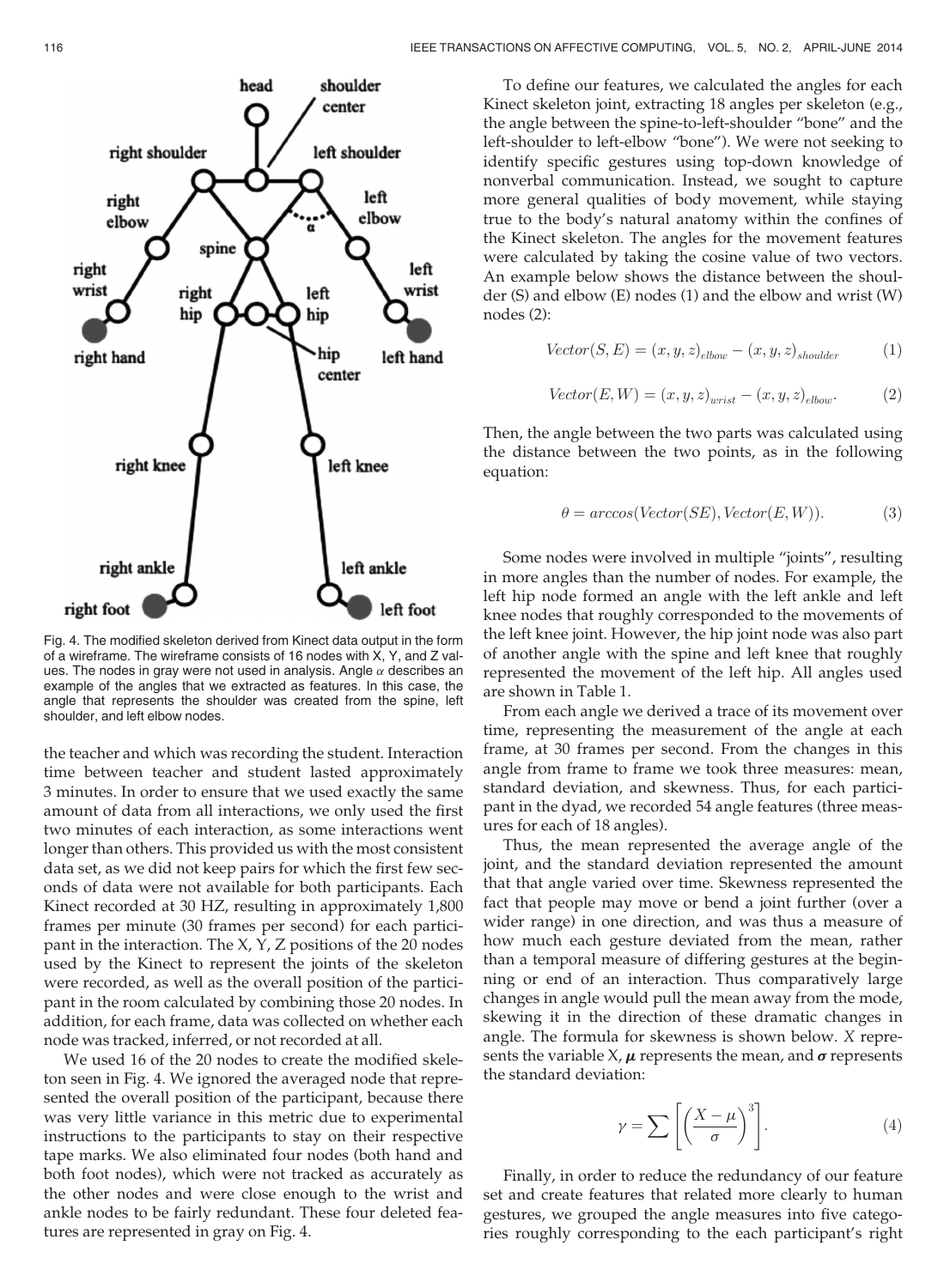TABLE 1 Movement Features

# Features Summed For Head and Torso

- 1. Angle of head, shoulder center and spine nodes
- 2. Angle of shoulder center, spine and hip center nodes
- 3. Angle of right and left shoulder nodes and spine and shoulder center nodes
- 4. Angle of right and left shoulder nodes, and head and shoulder center nodes
- 5. Angle of right and left hip nodes, and right and left shoulder nodes
- 6. Angle of right and left hips and spine and hip center

#### Features Summed For Right Arm

- 7. Angle of right and left shoulders and right elbow
- 8. Angle of spine, right shoulder and right elbow
- 9. Angle of right shoulder, right elbow and right wrist

#### Features Summed For Left Arm

- 10. Angle of left and right shoulders and left elbow
- 11. Angle of spine, left shoulder and left elbow
- 12. Angle of left shoulder, left elbow and left wrist

## Features Summed For Right Leg

- 13. Angle of right and left hips and right knee
- 14. Angle of spine, right hip and right knee
- 15. Angle of right hip, right knee and right snkle

#### Features Summed For Left Leg

- 16. Angle of right and left hips and left knee
- 17. Angle of spine, left hip and left knee
- 18. Angle of left hip, left knee and left ankle

arm, left arm, right leg, left leg, and torso/head. Creating sums of mean, standard deviation, and skewness for all the angles between body segments within a body region also allowed us to minimize the effects of occlusion on extremities (e.g., it was unlikely for all joints in a body region to be occluded at once). Each measure represented the entire interaction, such that there was one of each for the entire 2-minute period.

In order to make sure that the movements of the teacher and the student were being recorded during the identical time period, we matched both the beginning and ending timestamps of the north and west Kinects. This ensured that, although our measures were summary measures of the entire time period, they covered exactly the same interval.

# 2.6 Classification

In order to generalize our results, we compared three different algorithms, a strategy similar to those employed by previous research [13]. To reduce the risk of overfitting and adjust for the fact that our features were not at all independent, we used correlation-based feature selection as a starting point to find the most useful features, and the optimal number of these features to use for our predictions, as described by Salvagnini et al. [27].

Because we had a relatively small data set, we used leave-one-out cross validation as discussed by Witten and Frank [42]. For our outcome measure, we compared the success rates in predicting the students' transformed scores. In order to examine predictive ability between different extremes of successful and unsuccessful teacher and student pairs, we divided the data set into three different cutoff groups, following Baron's general strategy [40]. We also examined which feature sets were most predictive in order to look for meaningful explanations.

In order to be sure that our measures of accuracy were conservative, we strictly separated training and testing data, following the procedure of Castellano et al. [23] and Hoque et al. [13]. Each algorithm was evaluated using leave-one-out cross-validation, removing one dyad in each subset of the data from the original data set to be used as the test data, and all other dyads remain as training data. This was repeated for each dyad in each subset with the test samples removed prior to both feature selection and classifier training, in order to ensure that neither process would overfit to the training data set. In other words, one pair was held out as the test sample prior to feature selection. After feature selection, the number of predictors in the data set was reduced to only the selected features. The resulting model was then tested on the original held-out pair, producing a hit, a miss, a false positive, or a correct rejection. This train/test procedure was repeated  $n$ times, until all pairs had been used as the test sample, and the results were summed over the entire interaction. Thus, the pair on which the prediction had been made had not been used for either feature selection or training in that fold.

Following Castellano et al. [23], we used a filter-based method of feature selection; correlation-based feature subset evaluation. In this filter method, individual features are evaluated based on their predictive ability as well as the degree to which they are redundant with other features. This helps to reduce a data set with many features that are not independent.

We selected a decision tree algorithm (J48), in order to help us visualize possible relationships between the data. We selected Multilayer Perceptron (MP) since it is optimized to accurately fit nonlinear patterns in the data. We selected Logistic Regression (LR) because it is a relatively simple but useful classifier to provide a baseline for other classifiers, and it is less likely to overfit than more complex classifiers. Thus, by selecting these three, we tried to create a diverse sample of the available classifiers.

#### 2.7 Tracking Accuracy

The accuracy of the Kinect system compared to other motion capture systems has been tested by other researchers who have found it to be sufficiently accurate to use in naturalistic settings such as the workplace, even if less accurate than other motion capture techniques [43]. However, the format of our experiment may have added extra challenges to tracking. Since the two participants were standing at a conversational distance from one another, some of their gestures may have occluded their conversational partner from their respective cameras. In this case, we would expect lower tracking on the right side of participants who were recorded by the Kinect on the north wall, and lower tracking on the left side of participants who were recorded by the Kinect on the west wall (see Fig. 1). In order to estimate whether or not this occlusion took place, we examined the degree to which nodes were inferred or tracked during the course of the interaction in a random subsample of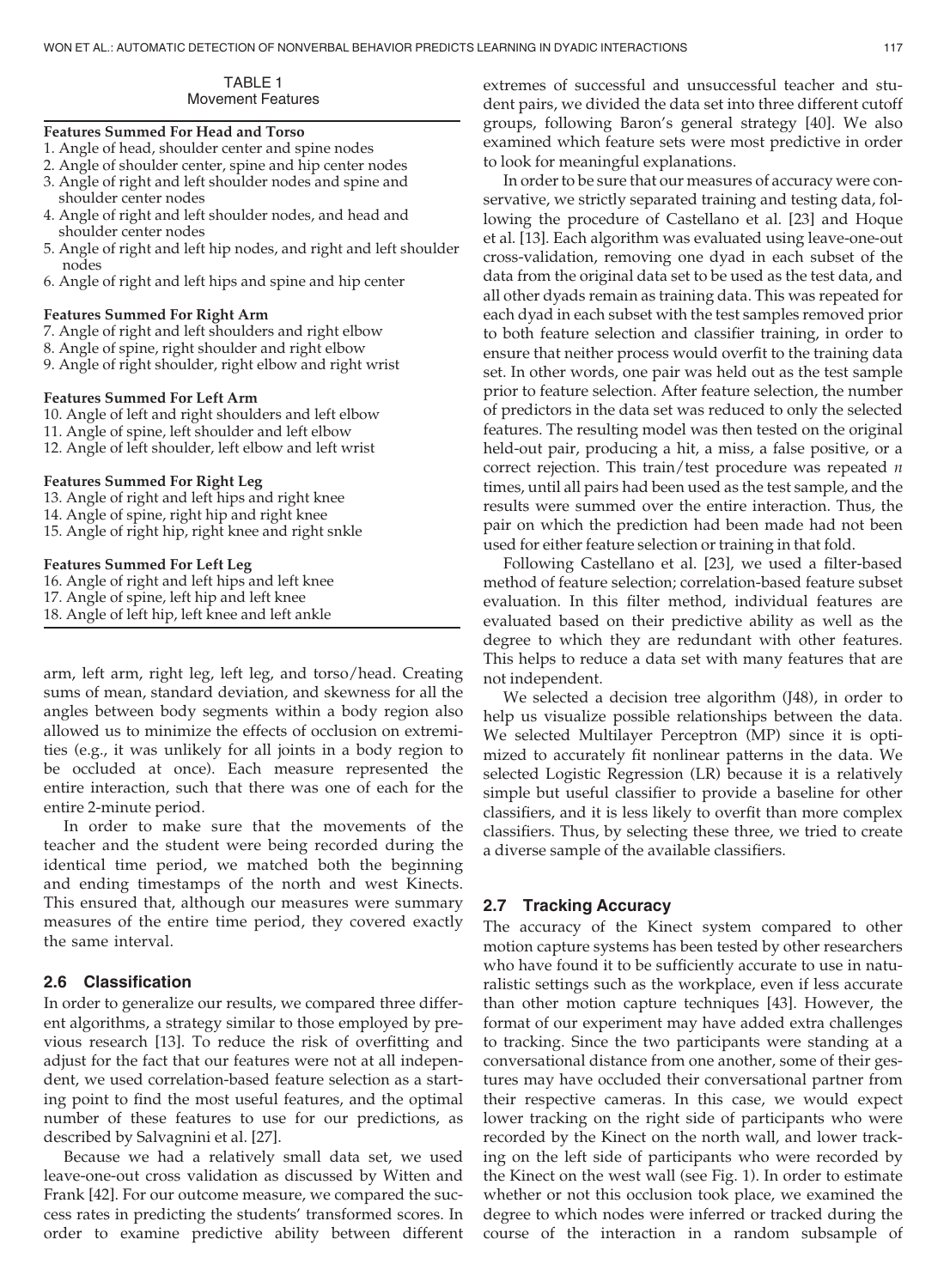TABLE 2 Percentage of Tracked versus Inferred Nodes

| Node              | North | West  |  |
|-------------------|-------|-------|--|
| Head              | 99.85 | 99.76 |  |
| Shoulder Center   | 1     | 99.99 |  |
| Left Shoulder     | 99.41 | 95.99 |  |
| Right Shoulder    | 95.25 | 99.22 |  |
| Spine             | 99.99 | 99.99 |  |
| Hip Center        | 99.99 | 99.99 |  |
| Left Elbow        | 96.41 | 72.28 |  |
| Right Elbow       | 73.24 | 99.14 |  |
| Left Wrist        | 82.21 | 50.99 |  |
| Right Wrist       | 69.36 | 88.52 |  |
| Left Hip          | 99.99 | 99.99 |  |
| Right Hip         | 99.99 | 99.99 |  |
| Left Knee         | 99.17 | 97.10 |  |
| <b>Right Knee</b> | 94.38 | 95.84 |  |
| Left Ankle        | 92.58 | 91.88 |  |
| Right Ankle       | 87.99 | 95.85 |  |

The percentage of nodes tracked as opposed to inferred by the North and West Kinects. Nodes that showed a difference in accuracy between North and West Kinect recordings of greater than 5 percent are italicized. All dyads were counterbalanced, such that teachers were randomly assigned to be recorded by either the North or West Kinect. This was done to ensure that Kinect assignment would not be confounded with participant role.

12 participants (see Table 2). Occlusion was noted in the elbow, wrist and ankle nodes italicized in the table but differences elsewhere in the body were less than 5 percent.

In order to use a conservative measure of accuracy, we only used data that was tracked, and did not include inferred data. In order to be conservative about potential synchrony in our summary measures, for each dyad, we only included time stamps for nodes for which both participants had both nodes tracked (as opposed to inferred). In other words, if the teacher's wrist node was not tracked in a given frame, the student's right wrist node would also be dropped for that time stamp, and none of the angles associated with that node for that time stamp would be calculated.

# 3 RESULTS

Our goals were to predict high and low success interactions, to begin to assess which features might be driving

TABLE 3 Predicting Teaching/Learning Success

|                      |    |    | <b>Hits Misses Correct</b><br><b>Rejections Positives</b> | False | Accuracy |
|----------------------|----|----|-----------------------------------------------------------|-------|----------|
| Exclusive (14 pairs) |    |    |                                                           |       |          |
| I48                  | 6  | 1  | 6                                                         | 1     | 85.7%    |
| MP                   | 6  | 1  | 4                                                         | 3     | 71.4%    |
| LR                   | 6  | 1  | 4                                                         | 3     | 71.4%    |
| Moderate (31 pairs)  |    |    |                                                           |       |          |
| I48                  | 6  | 9  | 16                                                        |       | 71.0%    |
| <b>MP</b>            | 5  | 10 | 16                                                        | 0     | 67.7%    |
| LR                   | 7  | 8  | 10                                                        | 6     | 54.8%    |
| Inclusive (50 pairs) |    |    |                                                           |       |          |
| <b>I48</b>           | 27 | 0  |                                                           | 23    | 54.0%    |
| <b>MP</b>            | 21 | 6  | 3                                                         | 20    | 48.0%    |
| LR                   | 18 | 9  |                                                           | 19    | 44.0%    |

Inclusive indicates the top 27 and bottom 23 pairs, Moderate the top 15 and bottom 16 pairs, and Exclusive the top 7 and bottom 7 pairs. The classifiers used were decision tree (J48), Multilayer Perceptron (MP) and Logistic Regression (LR).

those interactions, and to find how more inclusive categories of high and low scoring pairs might increase predictive power.

Table 3 presents the results. Using only a few coarse measures of nonverbal features during a two-minute interaction, we were able to predict whether a teaching/learning interaction would be successful or unsuccessful when looking at more exclusive subsets.

Hits are correct identification of a pair as "good", misses are the incorrect identification of a pair as "bad", correct rejections are the correct identification of a pair as "bad" and false positives are the incorrect identification of a pair as "good". Across all subsets, the J48 Decision Tree algorithm provided the highest degree of accuracy, reaching 85.7 percent for the Exclusive subset. This was significantly above the chance rate of 50 percent ( $p < 0.05$ ). Accuracies were highest for all classifiers used when comparing the most extreme cases of success or failure, with the Exclusive subset of participants. Accuracies declined as the subsets became more inclusive, reaching chance when 50 out of the original 53 pairs were included in the good/bad division.

In order to ensure that overfitting did not occur on the Exclusive data set, we compared leave-one-out cross



Fig. 5. The three features that demonstrated significant correlations with score are plotted against the scores for each pair.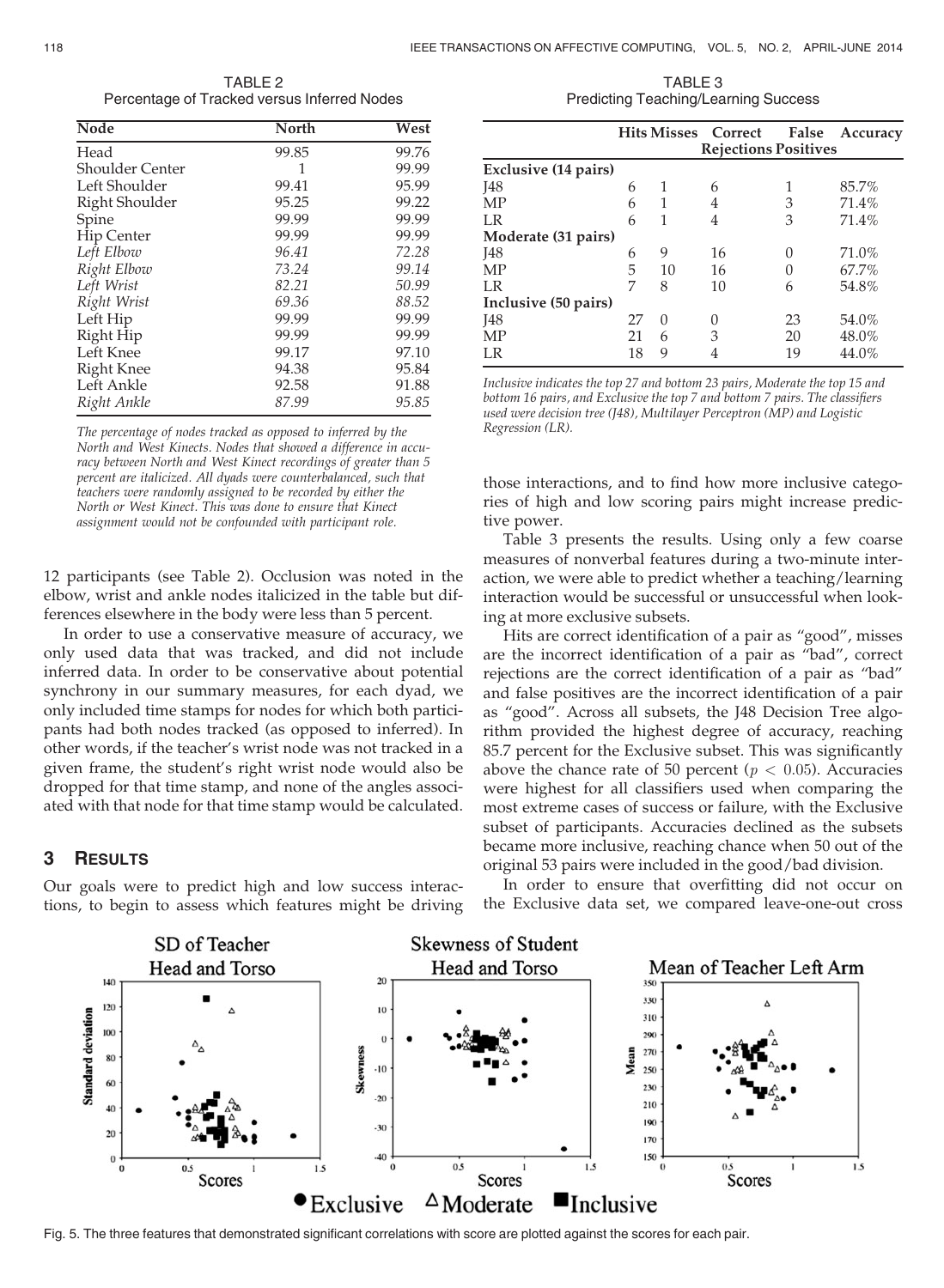7 Pairs "High", 7 pairs "Low"

LOW

**HIGH** 

15 pairs "High", 16 pairs "Low"

27 pairs "High", 23 pairs "Low"

LOW

LOW

HIGH

HIGH



Fig. 6. The above plots show each of the features selected as predictive in at least one fold, for at least one subset, of high and low success pair. Each column represents one subset, beginning with the Exclusive subset on the left hand side. The Y-axis of each plot represents degrees in the case of plots showing the mean or standard deviation (summed across joints within the body region), but is a sum of integral distances from the mean in the case of skewness, which can also be positive as well as negative.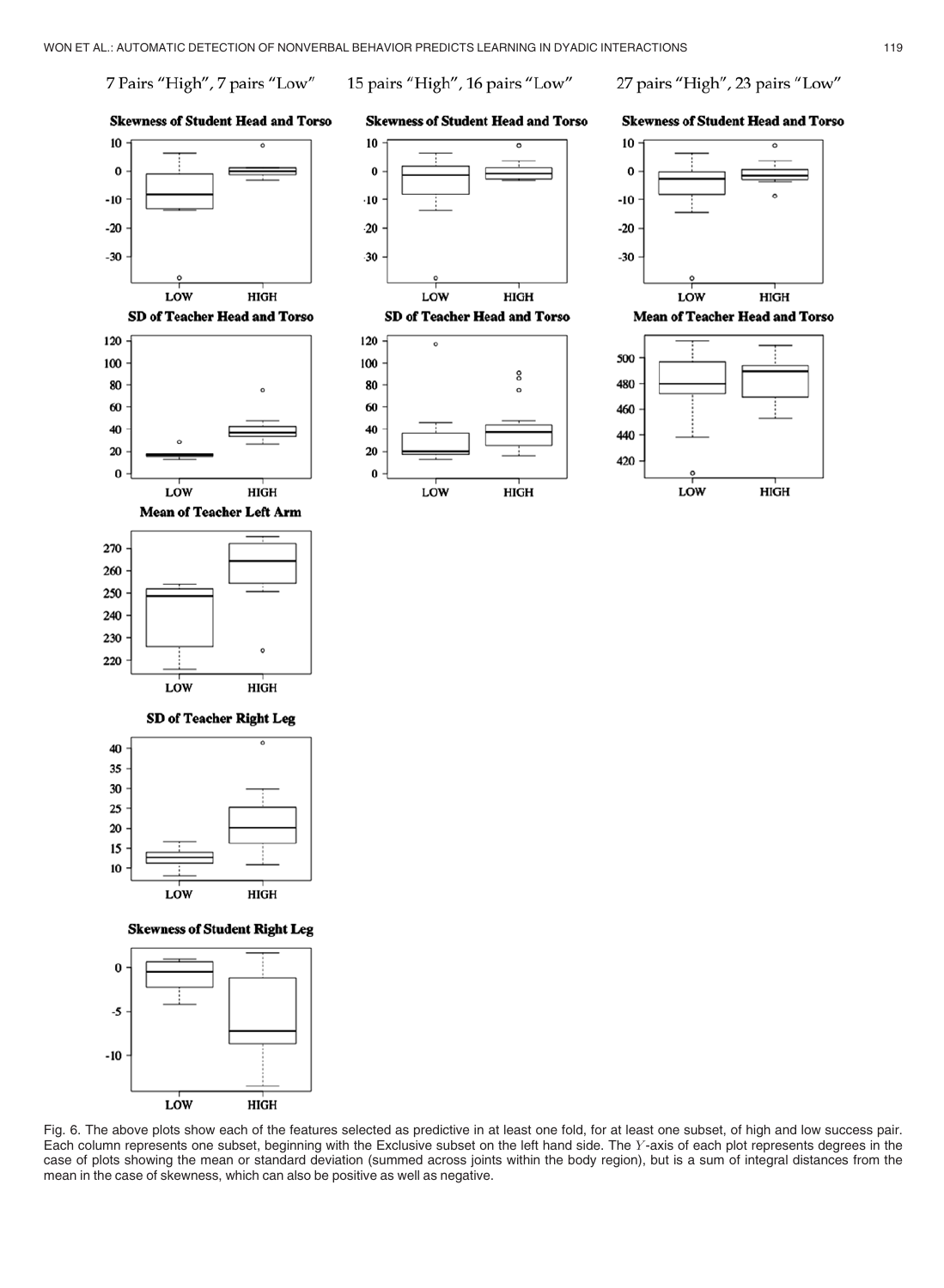| TABLE 4                                                                   |
|---------------------------------------------------------------------------|
| Percentage of Folds in Which Predictive Features Appear for Each Subgroup |

|                                                | All Pairs | Inclusive (50 pairs) | Moderate (31 pairs) | Exclusive (14 pairs) |
|------------------------------------------------|-----------|----------------------|---------------------|----------------------|
| Standard Deviation of Teacher's Head and Torso |           |                      | 44%                 | 100%                 |
| Skewness of Student's Head and Torso           |           | 12%                  | 56%                 | 20%                  |
| Mean of Teacher's Head and Torso               |           | 80%                  |                     |                      |
| Mean of Teacher's Left Arm                     |           |                      |                     | $40\%$               |
| Standard Deviation of Teacher's Right Leg      |           |                      |                     | 32%                  |
| Skewness of Student's Right Leg                |           |                      |                     | $16\%$               |

These percentages reflect the number of folds, averaged across five repetitions, in which these features appear. Features that appeared in fewer than 10 percent of folds are not listed.

validation to five-fold cross-validation, averaging the accuracy over the five repetitions. The patterns of accuracy were similar, with an average accuracy of 74.8 percent over all three algorithms for the five repetitions ( $M = 84.3\%$  for J48,  $M = 68.6\%$  for MP,  $M = 71.4\%$  for LR).

In Fig. 5, the three features that demonstrated significant correlations with score are plotted against the scores for each pair. Fig. 6 shows the different predictive features for each subset. For each subset, between one and five features were chosen for each fold. In order to provide the most predictive features, we used the features that appeared in at least 10 percent of the 25 folds in five-fold cross-validation repeated five times. The distribution of features can be found in Table 4.

In order to learn more about the relationship between features and the outcome, in addition to the machine learning algorithms, we also computed correlations between features and the outcome of the students' adjusted scores. Table 5 presents those results. Summed mean, standard deviation, and skewness measures all appeared as predictive features. The correlations tended to be higher in magnitude for the smaller, more restrictive subsets compared to the larger ones, confirming the pattern that the most extreme success patterns were easiest to predict. The risk of type 1 errors cannot be discounted when dealing with large numbers of correlations. Out of the 24 correlations shown, two were significant at the 0.05 level, two at the 0.01 level, and two at the 0.001 level. Since our feature selection was based on correlation, this is not too surprising, but the magnitude of some of the correlations may provide a starting point for further investigation.

Interpreting these features can be challenging due to the bottom-up nature of how they were computed. The feature comprised of summed standard deviations of the movements

of the teacher's head and torso, which was very predictive during machine learning in the most extreme division between high and low success pairs, correlated negatively with the student's transformed score for all subsets, at  $-0.68$ . The feature comprised of the summed skewness measures of the student's head and torso showed a similar negative correlation of  $-0.60$ . Thus, negative skewness, or movements that decreased the mean of the participants' torso angles, was predictive of outcome. One example of a body movement that might produce negative skewness would be occasional nods in a person who otherwise kept their head more or less upright. This would pull the mean angle of the head over time below the median, upright. However, since neither specific semantic gestures nor directionality were defined in our measure, interpretation remains speculative.

Finally, since synchrony has been indicated as an element of success in teaching and learning, we examined the correlations between the corresponding gestures of the teacher and the student, shown in Table 6. Significant correlations were found in two out of six features. While these correlations may be viewed as predictive features in their own right, examining synchrony will require more granular methods.

# 4 CONCLUSION

In the study described above, we demonstrated the ability of an automated affective computing system to analyze naturalistic body movements, and, using these movements, assess the qualities of a teaching/learning interaction. Our results support the view that in such pairs, the nonverbal behavior of both the teacher and student can predict the success of the outcome.

We will first discuss areas that could be improved and then address bigger questions about the direction of future

TABLE 5 Correlations between Predictive Features and Score

|                                                | All Pairs      | Inclusive (50 pairs) | Moderate (31 pairs) | Exclusive (14 pairs) |
|------------------------------------------------|----------------|----------------------|---------------------|----------------------|
| Standard Deviation of Teacher's Head and Torso | $-0.26\dagger$ | $-0.26\dagger$       | $-0.28$             | $-0.68***$           |
| Skewness of Student's Head and Torso           | $-0.45***$     | $-0.48***$           | $-0.51***$          | $-0.60*$             |
| Mean of Teacher's Head and Torso               | 0.06           | 0.06                 | 0.12                | 0.38                 |
| Mean of Teacher's Left Arm                     | $-0.20$        | $-0.21$              | $-0.33\dagger$      | $-0.54*$             |
| Standard Deviation of Teacher's Right Leg      | $-0.18$        | $-0.18$              | $-.20$              | $-0.23$              |
| Skewness of Student's Right Leg                | 0.17           | 0.17                 | 0.27                | 0.42                 |

 $\frac{1}{T}p < 0.075$ ,  $p < 0.05$ ,  $\frac{1}{T}p < 0.01$ ,  $\frac{1}{T}p < 0.001$ . Features used in machine learning analysis for each subgroup are in bold print in those columns. (Note that the tests involving fewer pairs are more conservative in terms of significance.)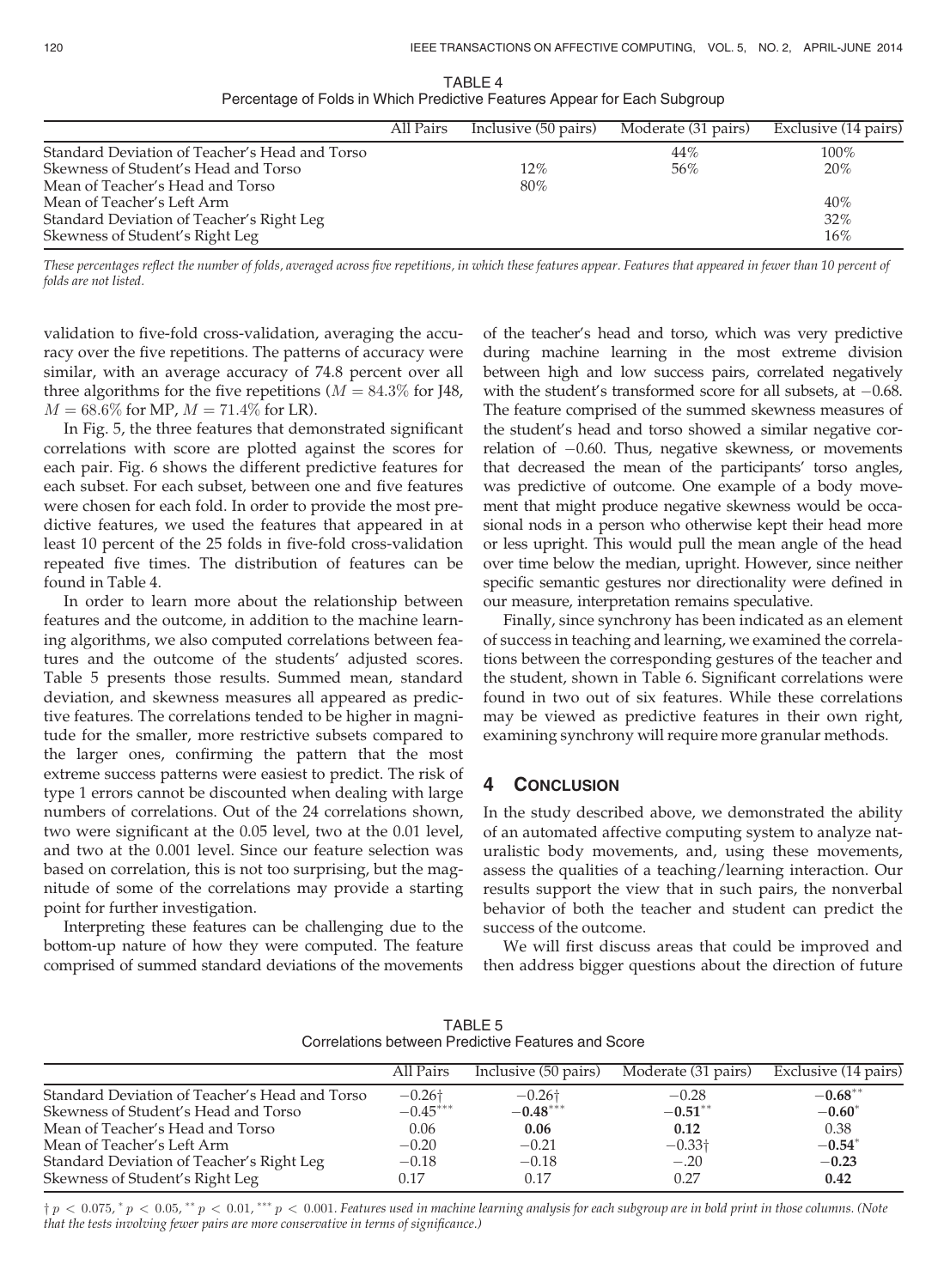|                                                | All Pairs | Inclusive (50 pairs) | Moderate (31 pairs) | Exclusive (14 pairs) |
|------------------------------------------------|-----------|----------------------|---------------------|----------------------|
| Standard Deviation of Teacher's Head and Torso | $0.40**$  | $0.40**$             | $0.33\dagger$       | 0.31                 |
| Skewness of Student's Head and Torso           | $-0.03$   | $-0.04$              | $-0.03$             | 0.08                 |
| Mean of Teacher's Head and Torso               | 0.15      | 0.16                 | 0.28                | 0.20                 |
| Mean of Teacher's Left Arm                     | 0.13      | 0.17                 | 0.15                | 0.20                 |
| Standard Deviation of Teacher's Right Leg      | $0.37*$   | $0.36*$              | $0.31\dagger$       | 0.43                 |
| Skewness of Student's Right Leg                | $-0.05$   | $-0.06$              | $-0.06$             | $-0.24$              |

TABLE 6 Correlations between Student and Teacher Features

 $\gamma + p < 0.075$ ,  $p < 0.05$ ,  $p < 0.01$ ,  $p = 0.001$ . Features used in machine learning analysis for each subgroup are in bold print in those columns. (Note that the tests involving fewer pairs are more conservative in terms of significance.)

work. Finally, we will discuss how this work intersects with current and future applications of technology detecting affect via body movements.

# 4.1 Limitations

Our metric for learning, a brief free recall task, is necessarily limited, and does not examine constructivist or active learning. In addition, our sample of convenience, which consisted of university students, may have consisted of more motivated and experienced learners than the average. Further, since both "teacher" and "student" roles were filled by actual student participants, differences in age and authority often apparent in traditional teacher-student roles were not present in our experiment. Finally, in a normal classroom study, the teachers are experts in the subject matter they teach; while in our study the "teachers" had only learned the subject material a few minutes before the students. The correlation between student scores and teacher scores does not take into account differences in interest, enthusiasm and prior knowledge. While teachers with higher scores had more information to impart to students, this relationship in our analysis was complicated by the fact that students' scores were divided by teacher scores, so that students who had very low scoring teachers had to list fewer principles to achieve a "grade" of 100 percent. In addition, teachers may have remembered additional answers during the written test that they did not impart during the teaching interaction, or may have forgotten to write down answers that they had taught to their students. Thus, our metric for capturing learning was imperfect. To truly capture the nature of a teaching interaction, real teachers interacting with real students should be recorded.

In general, the model tended to predict low-scoring pairs more accurately than high-scoring pairs (in other words, there were fewer false positives than misses, overall). This may also be due to our metric of capturing learning. Since success in the interaction was designed to take into account the teacher's score on the material as well, some pairs that had a high adjusted student score might have had their score artificially boosted because the teachers simply did not remember or write down very many environmental principles themselves. Thus, high-scoring pairs included both teachers who learned the material well themselves, and teachers who did not. These pairs may have differed in their behavior.

Other limitations due to the system design must also be considered. The possibility of occlusion when two participants are standing at a conversational distance should not be dismissed, as we see from Table 1 that it was a likely cause of reduced accuracy. However, the tradeoff for environmental validity may be worthwhile for many applications.

Moreover, the requirement that participants be standing, may also well have affected interpersonal dynamics. One area for useful future work is thus to examine how body movements may be predictive in other situations, such as when all participants are seated. As technologies are tailored for specific environments, these limitations may be considered on a case-by-case basis.

The measures that we used for our analysis were fairly coarse and very bottom-up. We did not look at specific gestures, instead summing total movement by body region. Thus, the way in which we derived our features does not allow us to make predictions about the meaning of specific gestures. Also it is important to remember that we cannot make causal inferences from the data- it would be simplistic to conclude that too much movement in the teacher's head and torso leads to poor learning outcomes.

# 4.2 Future Directions

Following the techniques used by previous work in education, in this initial study we examined subsets of the data consisting of very high and very low scoring pairs. These most extreme cases were predicted with an average accuracy of 76.1 percent, and a high of 85.7 percent, and the magnitude of the linear correlations between predictive features and the accuracy scores generally increased as the cutoff became more restrictive.

While the features chosen using our filter method were primarily drawn from the teachers' movements when predicting the subset of the most extreme division of good and bad, student features were also selected as predictive when examining more general divisions at the Moderate level of 31 pairs. This may indicate that while teacher movements differ greatly in very successful and unsuccessful pairs, student gestures may indicate a certain level of attentiveness that also correlated with success. However, in order to investigate the meaning of these gestures, our teaching and learning task must be refined.

Finally, some of the predictive gestures demonstrated significant correlations between teacher and student gestures. The two features selected to be most predictive, the summed standard deviations of the teacher's head and torso and the summed skewnesses of the student's head and torso seem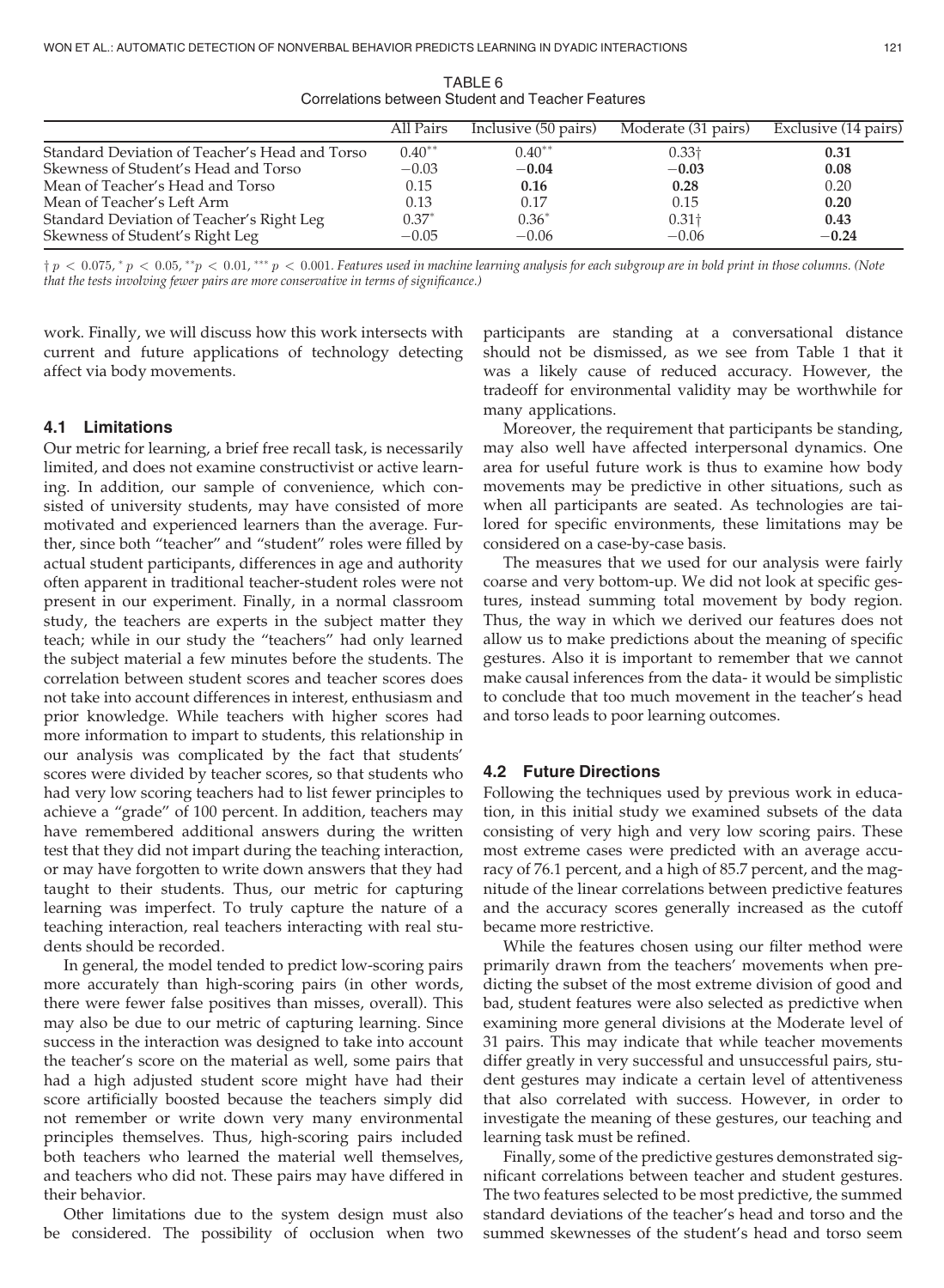likely to be related. Interactional synchrony, perhaps linked with mirroring or matching behavior, may have been a component of the predictive power of the interaction, although the lack of a temporal component to our feature set makes it difficult to prove. Interpersonal synchrony has been studied in many contexts (for a review see Delaherche et al. [44]). Evidence has been found that manipulating synchrony can increase rapport [45], and in two studies particularly relevant to learning, induced interpersonal synchrony can increase memory of the partner's speech [46], [47]. The more specific synchronous behavior of mimicry appears similarly important in both generating and recognizing rapport and other affiliative behaviors (for a review, see Chartrand and Lakin [48]). Adding ratings of rapport and correlating these ratings with a quantitative measure could provide additional support to a hypothesis of synchrony supported by a more fine-grained analysis of gesture.

Although it is tempting to over-interpret the features that are selected to be most significant, it is important to keep in mind that the set of features selected relies on relationships within the models that are not necessarily intuitive. Further investigation is required to interpret these findings.

Finally, while we examined the predictive power of features from both the teacher and the student, other features, such as proximity, were not included in our model. Such combined features may hold the potential of being very predictive, though of course research would need to take into account differences in culture, gender, age, degree of acquaintanceship and other individual differences. These features are natural targets for future work in this area. As suggested by other research [49], adding higher level, semantically interpretable features may improve accuracy. In addition, beyond body movement, adding the tracking of other modalities is also likely to lead to greater success in affect detection [50].

Accuracies of 85.7 percent were obtainable using only 120 seconds of the interaction. This aligns with previous research demonstrating the effectiveness of a thin slice of observation in interpreting interactions [28]. Determining whether behavior at the beginning, middle, or end of an interaction is most predictive is a potentially productive area of investigation.

Our ability to predict outcomes also speaks to the potential of active computer vision systems, such as the Kinect, to collect useful data in a naturalistic environment. Although a degree of occlusion took place, as evidenced by the percentages of nodes that were inferred rather than tracked depending on the camera angle (see Table 1), our algorithms were still able to make predictions at rates considerably higher than chance. Although the skeleton derived from Kinect tracking data is clearly not completely anatomically accurate, we were able to make useful predictions without even using all of the available nodes. This underlines the usefulness of low-level features in general affect detection that is not specific to a given situation. It also implies the opportunities that may exist for collecting data through other interfaces, such as touchscreens [25].

Future research may include comparing changes in a participant's nonverbal behavior, and changes in outcome, with different interaction partners. Another avenue could be to compare nonverbal behavior and outcomes over time, which might provide clues to how interactions can be guided for better outcomes.

Another fruitful area of investigation may be considering intercultural communication through the lens of gestural interaction. The presentation and interpretation of affect from body posture has also been shown to change depending on the culture of the observer [51]. Do the simple gestural measures we obtained from a group of American undergraduates apply cross-culturally? Can these measures be used to improve cross-cultural communication, or can other tools be built to assess these kinds of interactions?

# 4.3 Possible Applications

Embodiment in interactive environments is increasingly validated as important to engagement, social interactions, and enjoyment. Learning what nonverbal behavior to track, and how it should most effectively be rendered in a mediated or virtual environment is important in designing and assessing actions in such environments. Extensive and ongoing research has examined what kinds of nonverbal behavior embodied agents should utilize for greatest effectiveness [52], including how this behavior should be guided by the nonverbal behavior of the human conversational partner. Further examining what movements may be most helpful to further an interaction will aid in these goals.

Optimizing partnerships in general, either by assessing nonverbal behavior in real life, or mediating nonverbal behavior effectively, is one very interesting possible arena for applications. Giving people feedback on the nonverbal components of their interaction in real time may allow them to adjust their nonverbal behavior to positively affect the outcome of those interactions. For example, providing teachers or tutors with this kind of feedback in real time could improve teaching outcomes. Physicians interacting with patients might use this to practice building rapport with patients. Leveraging the tracking of nonverbal behavior can even be a tool to learn to reduce social anxiety by improving social skills (similar to recent work utilizing facial expression [53]), or to aid in conflict resolution. In addition, such tracking of nonverbal behavior could be used to improve the nonverbal behavior of embodied agents.

Beyond the general importance of rapport generated by nonverbal communication, the success of teaching and learning situations in particular may involve body movements. Embodied cognition researchers propose that information processing is conducted using the body [54]. This view is supported by work by Goldin-Meadow and colleagues, which indicates that gestures may signal important stages in learning [55], and that the way teachers recognize and react to these gestures may help to determine learning outcomes [56].

In addition, gestures and body movement in general can also change the person who engages in them, physiologically, psychologically and behaviorally. This means that detecting and offering feedback on gestures and body movements can be leveraged to good effect in a number of areas. Because tracking body movements in particular may reveal behavior of which the participants themselves may not be aware, such systems may also hold the possibility of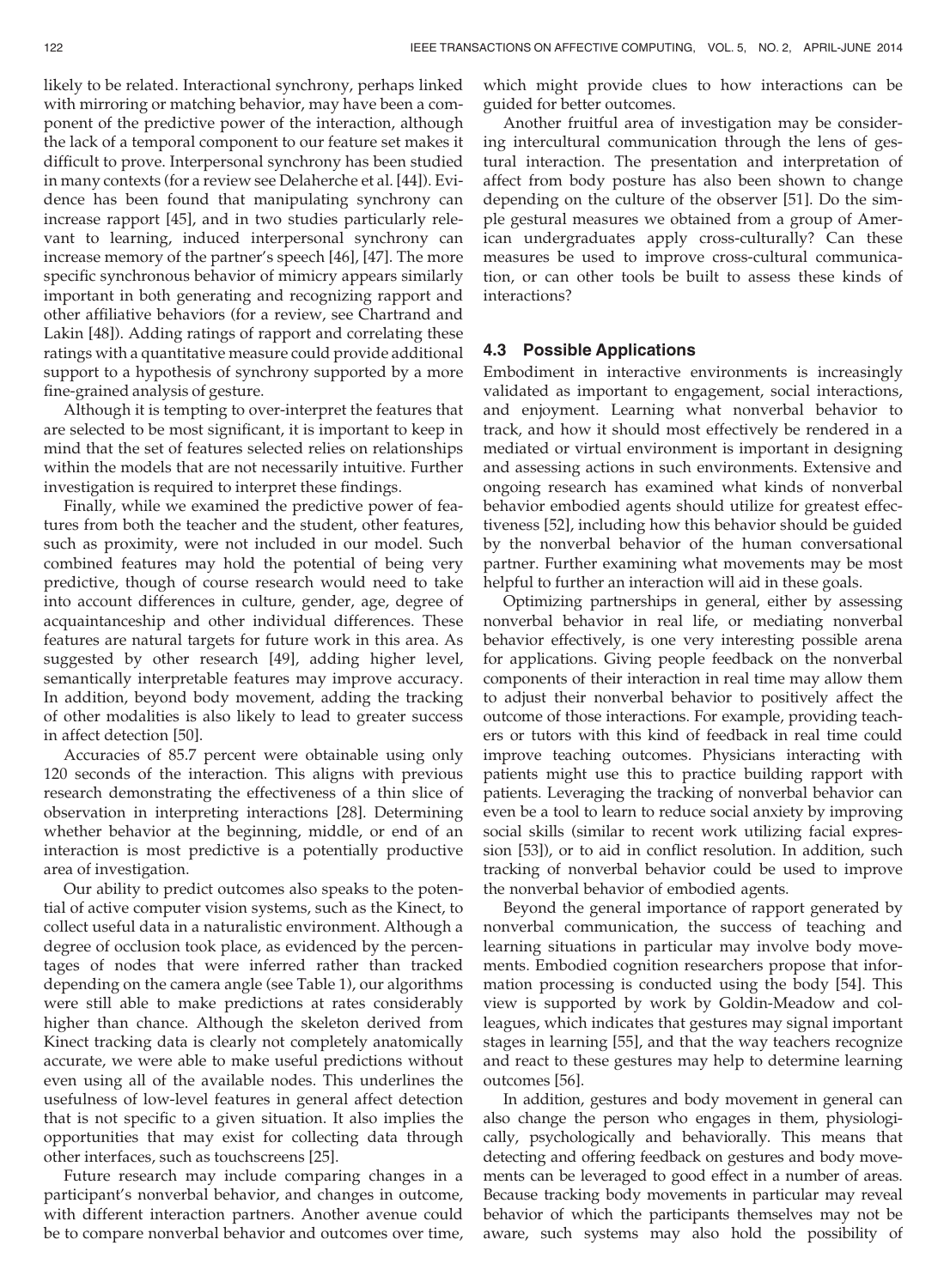providing information that can assist an interaction in real time. For example, feedback on body movements has been suggested as a method to mitigate chronic pain [57]. Encouraging body movement has been proposed as crucial for game applications in particular [58], especially in increasing engagement, enjoyment, and affective experiences [59], [60]. Increasing the extent to which gestures can be tracked and incorporated into games has been proposed to decrease anxiety in movement based learning games [61] and increase social engagement in collaborative games [62], [63].

Ethical concerns may well arise with the use of this technology to assess individual performance [64]. While assessing the quality of interpersonal interactions has obvious applications, both users and developers must be mindful that the measurements taken do not necessarily reflect the qualities of the individuals involved, but whether a single short-term interaction between two individuals in a dyad is likely to be successful. Thus, this technology may be more usefully applied to optimize partnerships, for example, by providing feedback to existing dyads, or by reassigning individuals to pairs whose nonverbal behavior predicts better learning. In addition, a balance must be struck between recording behavior without participants' awareness, risking deception, and making participants self-conscious about being monitored, which might reduce the validity of the predictions as well as create an oppressive environment.

The automatic assessment of gesture can, thus, not only predict behavior, but also may provide users with new tools to understand and engage with their own behavior in ways that have never before been possible. As D'Mello and Calvo point out, [65] more objective methods of data collection and analysis can guide the development of new technologies, as well as promote the study of affect's impact on activities in the real world.

# ACKNOWLEDGMENTS

The work presented herein was funded in part by Konica Minolta as part of a Stanford Media-X grant. In addition, this research was supported by funding from the National Science Foundation–Grant #0966838. The conclusions reached are those of the investigators and do not necessarily represent the perspectives of the funder. Funding was also provided by the Dutch national program COMMIT. The authors thank Konica Minolta for the valuable insights provided by their visiting researchers, especially Dr. Haisong Gu. They thank the staff of the Stanford Virtual Human Interaction Lab (VHIL), especially lab manager Cody Karutz, as well as Jimmy Lee, Pam Martinez, Evan Shieh, Le Yu, Suzanne C. Stathatos, and Alex Zamoschin for their programming assistance. Finally, we thank RISE interns Karena Chicas and Rocio Linares for organizing the data, and Brian Perone, Clare Purvis, Erik Brockbank, David Groff and Howon Lee for their helpful comments.

# **REFERENCES**

- [1] A. M. Kessell and B. Tversky, "Gestures for thinking and explaining," in Proc. Cogn. Sci. Soc. Meetings, 2005, p. 2498.
- [2] W. Roth, "Gestures: Their role in teaching and learning," Edu. Res., vol. 71, no. 3, pp. 365–392, 2011.
- [3] S. Mota and R. W. Picard, "Automated posture analysis for detecting learner's interest level," in Proc. IEEE Conf. Comp. Vision Pattern Recog. Workshop, 2003, vol. 5, p. 49.
- [4] T. Dragon, I. Arroyo, B. Woolf, W. Burleson, R. el Kaliouby, and H. Eydgahi, "Viewing student affect and learning through classroom observation and physical sensors," in Intelligent Tutoring System. Berlin, Germany: Springer, 2008, pp. 29–39.
- [5] S. D'Mello, T. Jackson, S. Craig, B. Morgan, P. Chipman, H. White, N. Person, B. Kort, R. el Kaliouby, R. W. Picard, and A. Graesser, "AutoTutor detects and responds to learners affective and cognitive states," in Proc. Workshop Emotional. Cogn. Issues Intell. Tutoring Syst. Conjunction 9th Int. Conf. Intell. Tutoring Syst., 2008, pp. 31–43.
- [6] S. K. D'Mello and A. Graesser, "Automatic detection of learner's affect from gross body language," Appl. Artif. Intell., vol. 23, no. 2, pp. 123–150, 2009.
- [7] M. LaFrance and M. Broadbent, "Group rapport: Posture sharing as a nonverbal indicator," Group Organization Stud., vol. 1, pp. 328–333, 1976.
- [8] F. J. Bernieri, "Coordinated movement and rapport in teacher student interactions," J. Nonverbal Behav., vol. 12, pp 120-138, 1988.
- [9] J. Zhou, "The effects of reciprocal imitation on teacher-student relationships and student learning outcomes," Mind, Brain, Edu., vol. 6, no. 2, pp. 66–73, 2012.
- [10] T. O. Meservy, M. L. Jensen, J. Kruse, J. K. Burgoon, and F. Jay, "Detecting deception through automatic, unobtrusive analysis of nonverbal behavior," IEEE Intell. Syst., vol. 20, no. 5, pp. 36–42, Sep./Oct. 2008.
- [11] K. Karpouzis, G. Caridakis, L. Kessous, N. Amir, A. Raouzaiou, L. Malatesta, and S. Kollias, "Modeling naturalistic affective states via facial, vocal and bodily expressions recognition," in Proc. 8th Int. Conf. Artif. Intell. Human Comput., 2007, pp. 92–116.
- [12] M. S. Bartlett, G. C. Littlewort, M. G. Frank, C. Lainscsek, I. R. Fasel, and J. R. Movellan, "Automatic recognition of facial actions in spontaneous expressions," J. Multimedia, vol. 1, no. 6, pp. 22–35, 2005.
- [13] M. E. Hoque, D. J. McDuff, and R. W. Picard, "Exploring temporal patterns in classifying frustrated and delighted smiles," IEEE Trans. Affect. Comput. , vol. 3, no. 3, pp. 323–334, Jul.–Sep. 2012.
- [14] M. E. Jabon, S. J. Ahn, and J. N. Bailenson, "Automatically analyzing facial-feature movements to identify human errors," IEEE Intell. Syst., vol. 26, no. 2, pp. 54–63, Mar./Apr. 2011.
- [15] J. H. Janssen, P. Tacken, J. J. G. DeVries, E. L. Van den Broek, J. H. M. Westerink, P. Haselager, and W. A. IJsselstein, "Machines outperform laypersons in recognizing emotions elicited by autobiographical recollection," Human-Comput. Interact., vol. 28, no. 6, pp. 479–517, 2012.
- [16] A. Kleinsmith, and N. Bianchi-Berthouze, "Affective body expression perception and recognition: A survey," IEEE Trans. Affect. Comput., vol. 4, no. 1, pp. 1–31, Jan./Mar. 2013.
- [17] A. Vinciarelli, M. Pantic, H. Bourlard, and A. Pentland, "Social signal processing: State-of-the-art and future perspectives of an emerging domain," in Proc. 16th ACM Int. Conf. Multimedia, 2008, pp. 1061–1070.
- [18] A. Metallinou, A. Katsamanis, and S. Narayanan, "Tracking continuous emotional trends of participants during affective dyadic interactions using body language and speech information," Image Vis. Comput., vol. 31, no. 2, pp. 137–152, 2012.
- [19] H. Aviezer, Y. Trope, and A. Todorov, "Body cues, not facial expressions, discriminate between intense positive and negative emotions," Science, vol. 338, no. 6111, pp. 1225–1229, 2012.
- [20] A. Jamalian and B. Tversky. "Gestures alter thinking about time," in Proc. 34th Annu. Conf. Cogn. Sci. Soc., 2012, pp. 551–557.
- [21] D. R. Carney, A. J. C. Cuddy, and A. J. Yap, "Power posing brief nonverbal displays affect neuroendocrine levels and risk tolerance," Psychol. Sci., vol. 21, no. 10, pp. 1363–1368, 2010.
- [22] A. Kapur, A. Kapur, N. Virji-Babul, G. Tzanetakis, and P. Driessen, "Gesture-based affective computing on motion capture data," in Proc. 1st Int. Conf. Affect. Comput. Intell. Interact., 2005, pp. 1–7.
- [23] G. Castellano, S. Villalba, and A. Camurri, "Recognising human emotions from body movement and gesture dynamics," in Proc. 2nd Int. Conf. Affect. Comput. Intell. Interact., 2007, pp. 71–82.
- [24] J. N. Bailenson, N. Yee, S. Brave, D. Merget, and D. Koslow, "Virtual interpersonal touch: Expressing and recognizing emotions through haptic devices," Human-Comput. Interact., vol. 22, no. 3, pp. 325–353, 2007.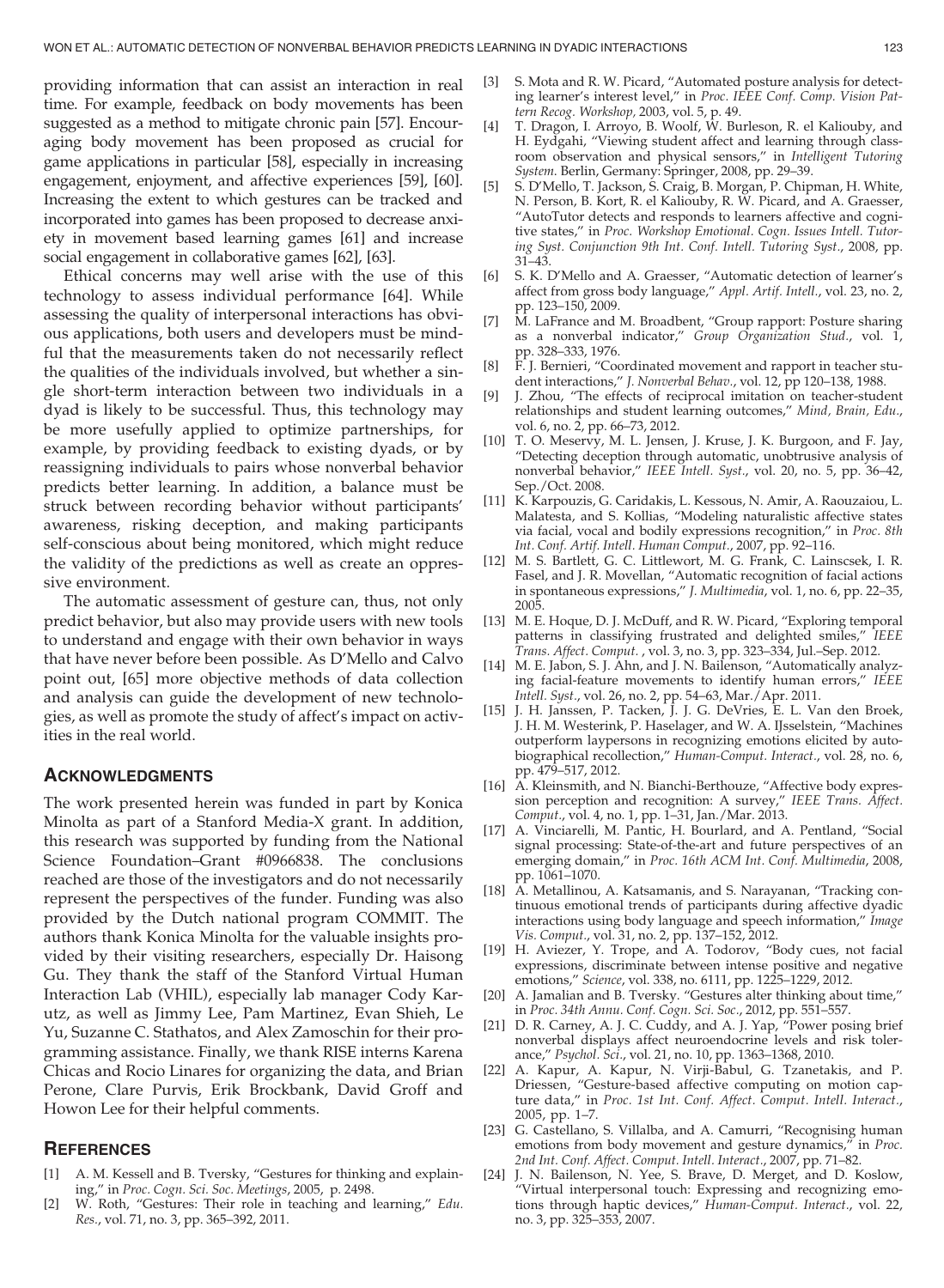- [25] Y. Gao, N. Bianchi-Berthouze, and H. Meng, "What does touch tell us about emotions in touchscreen-based gameplay?" ACM Trans. Comput.-Human Interact., vol. 19, no. 4, p. 31, 2012.
- [26] A. Kleinsmith, N. Bianchi-Berthouze, and A. Steed, "Automatic recognition of non-acted affective postures," IEEE Trans. Syst., Man, Cybern. B, Cybern., vol. 41, no. 4, pp. 1027–1038, Jan. 2011.
- [27] P.Salvagnini,H.Salamin,M.Cristani,A.Vinciarelli,andV.Murino, "Learning how to teach fromvideolecture:Automatic predictionof lecture ratings based on teacher's nonverbal behavior," in Proc. IEEE3rd Int.Conf.Cogn.Infocommun.,2012,pp.415–419.
- [28] N. Ambady, F. J. Bernieri, and J. A. Richeson,"Towards a histology of social behavior: Judgmental accuracy from thin slices of behavior," Adv. Exp. Soc. Psychol., vol. 32, pp. 201–272, 2000.
- [29] N. Ambady, D. Laplante, T. Nguyen, R. Rosenthal, N. Chaumeton, and W. Levinson, "Surgeons' tone of voice: A clue to malpractice history," Surgery, vol. 132, pp. 5–9, 2002.
- [30] E. Babad, F. Bernieri, and R. Rosenthal, "Nonverbal communication and leakage in the behavior of biased and unbiased teachers," J. Personality Soc. Psychol., vol. 56, pp. 89–94, 1989.
- [31] F. Ramseyer and W. Tschacher, "Nonverbal synchrony in psychotherapy: Coordinated body-movement reflects relationship quality and outcome," J. Consulting Clin. Psychol., vol. 79, no. 3, pp. 284–295, 2011.
- [32] G. Johansson, "Visual perception of biological motion and a model for its analysis' attention," Perception Psychophys., vol. 14, no. 2, pp. 201–211, 1973.
- [33] G. Mather and L. Murdoch, "Gender discrimination in biological motion displays based on dynamic cues," Proc.: Biol. Sci., vol. 258, no. 1353, pp. 273–279, 1994.
- [34] K. L. Johnson, S. Gill, V. Reichman, and L. G. Tassinary, "Swagger, sway, and sexuality: Judging sexual orientation from body motion and morphology," J. Personality Soc. Psychol., vol. 93, pp. 321–334, 2007.
- [35] J. Michalak, N. F. Troje, and T. Heidenreich, "The effects of mindfulness-based cognitive therapy on depressive gait patterns," J. Cogn. Behav. Psychotherapies, vol. 11, pp. 13–27, 2011.
- [36] A. P. Atkinson, W. H. Dittrich, A. J. Gemmell, and A. W. Young, "Emotion perception from dynamic and static body expressions in point-light and full-light displays," Perception, vol. 33, no. 6, pp. 717–746, 2004.
- [37] R. Poppe, "Vision-based human motion analysis: An overview," Comput. Vis. Image Understanding, vol. 108, pp. 4–18, 2007.
- [38] C. C. Martin, D. C. Burkert, K. R. Choi, N. B. Wieczorek, P. M. McGregor, R. A. Herrmann, and P. A. Beling, "A real-time ergonomic monitoring system using the Microsoft Kinect," in Proc. IEEE Syst. Inf. Des. Symp., 2012, pp. 50–55.
- [39] J. Sung, C. Ponce, B. Selman, and A. Saxena, "Human activity detection from RGBD images," Plan, Activity, and Intent Recognition p. 64, 2011.
- [40] B. Barron, "When smart groups fail," J. Learn. Sci., vol. 12, no. 3, pp. 307–359, 2003.
- [41] Microsoft Corp. Redmond WA, USA. Kinect for Xbox 360, 2011.
- [42] I. H. Witten and E. Frank, Data Mining: Practical Machine Learning Tools and Techniques. San Mateo, CA, USA: Morgan Kaufmann, 2005.
- [43] T. Dutta, "Evaluation of the Kinect<sup>TM</sup> sensor for 3-D kinematic measurement in the workplace," Appl. Ergonomics, vol. 43, no. 4, pp. 645–649, 2012.
- [44] E. Delaherche, M. Chetouani, A. Mahdhaoui, C. Saint-Georges, S. Viaux, and D. Cohen, "Interpersonal synchrony: A survey of evaluation methods across disciplines," IEEE Trans. Affect. Comput. , vol. 3, no. 3, pp. 349–365, Jul.–Sep. 2012.
- [45] S. S. Wiltermuth and C. Heath, "Synchrony and cooperation," Psychol. Sci., vol. 20, no. 1, pp. 1–5, 2009.
- [46] L. K. Miles, L. K. Nind, Z. Henderson, and C. N. Macrae, "Moving memories: Behavioral synchrony and memory for self and others," J. Exp. Soc. Psychol., vol. 46, no. 2, pp. 457–460, 2010.
- [47] C. N. Macrae, C. Neil, O. K. Duffy, L. K. Miles, and J. Lawrence, "A case of hand waving: Action synchrony and person perception," Cognition, vol. 109, no. 1, pp. 152–156, 2008.
- [48] T. L. Chartrand and J. L. Lakin, "The antecedents and consequences of human behavioral mimicry," Annu. Rev. Psychol., vol. 64, pp. 285–308, 2013.
- [49] A. Kleinsmith, T. Fushimi, N. Bianchi-Berthouze, "An incremental and interactive affective posture recognition system," in Proc. Int. Workshop Adapt. Interact. Style Affect. Factors, Conjunction Int. Conf. User Model., 2005, pp. 1–13.
- [50] S. D'Mello and A. Graesser, "Multimodal semi-automated affect detection from conversational cues, gross body language, and facial features," User Model. User-Adapt. Interact., vol. 20, no. 2, pp. 147–187, 2010.
- [51] A. Kleinsmith, P. Ravindra De Silva, and N. Bianchi-Berthouze, "Cross-cultural differences in recognizing affect from body posture," Interact. Comput., vol. 18, no. 6, pp 1371–1389, 2006.
- [52] J. Gratch, N. Wang, J. Gerten, E. Fast, and R. Duffy, "Creating rapport with virtual agents," in Intelligent Virtual Agents. Berlin, Germany: Springer, 2007, pp. 125–138.
- [53] R. El. Kaliouby, A. Teeters, and R. W. Picard, "An exploratory social-emotional prosthetic for autism spectrum disorders," in Proc. Wearable Implantable Body Sens. Netw., Int. Workshop, 2006, pp. 3–4.
- [54] P. M. Niedenthal, L. W. Barsalou, P. Winkielman, S. Krauth-Gruber, and F. Ric, "Embodiment in attitudes, social perception, and emotion," Pers. Soc. Psychol. Rev., vol. 9, no. 3, pp. 184–211, 2005.
- [55] S. Goldin-Meadow and M. A. Singer. "From children's hands to adults' ears: Gesture's role in the learning process," Develop. Psychol., vol. 39, no. 3, pp. 509–519, 2003.
- [56] S. Goldin-Meadow and S. M. Wagner, "How our hands help us learn," Trends Cogn. Sci., vol. 9, no. 5, pp. 234–241, 2005.
- [57] M. S. H. Aung, B. Romera-Paredes, A. Singh, S. Lim, N. Kanakam, A. C. de C. Williams, and N. Bianchi-Berthouze, "Getting rid of pain-related behavior to improve social and self-perception: A technology-based perspective," in Proc. 14th Int. Workshop Image Anal. Multimedia Interact. Serv., 2013, pp. 1–4.
- [58] N. Bianchi-Berthouze, "Understanding the role of body movement in player engagement," Human-Comput. Interact., vol. 28, no. 1, pp. 40–75, 2013.
- [59] N. Savva, A. Scarinzi, and N. Bianchi-Berthouze, "Continuous recognition of player's affective body expression as dynamic quality of aesthetic experience," IEEE Trans. Comput. Intell. Artif. Intell. Games, vol. 4, no. 3, pp. 199–212, Sep. 2012.
- [60] N. Bianchi-Berthouze, P. Cairns, A. Cox, C. Jennett, and W. W. Kim, "On posture as a modality for expressing and recognizing emotions," in Proc. Emotion HCI, 2008, pp. 74–80.
- [61] K. Isbister, M. Karlesky, and J. Frye, "Scoop! Using movement to reduce math anxiety and affect confidence," in Proc. Int. Conf. Found. Dig. Games, 2012, pp. 228–230.
- [62] K. Isbister. "How to stop being a buzzkill: Designing yamove!, a mobile tech mash-up to truly augment social play," in Proc. 14th Int. Conf. Human-comput. Interact. Mobile Devices Serv. Companion, Sep. 2012, pp. 1–4.
- [63] S. E. Lindley, J. Le. Couteur, and N. L. Berthouze, "Stirring up experience through movement in game play: Effects on engagement and social behaviour," in Proc. SIGCHI Conf. Human Factors Comput. Syst., 2008, pp. 511–514.
- [64] R. W. Picard, "Affective computing: Challenges," Int. J. Human-Comput. Stud., vol. 59, no. 1, pp. 55–64, 2003.
- [65] R. A. Calvo and S. K. D'Mello, New Perspectives on Affect and Learning Technologies, vol. 3. New York, NY, USA: Springer, 2011.